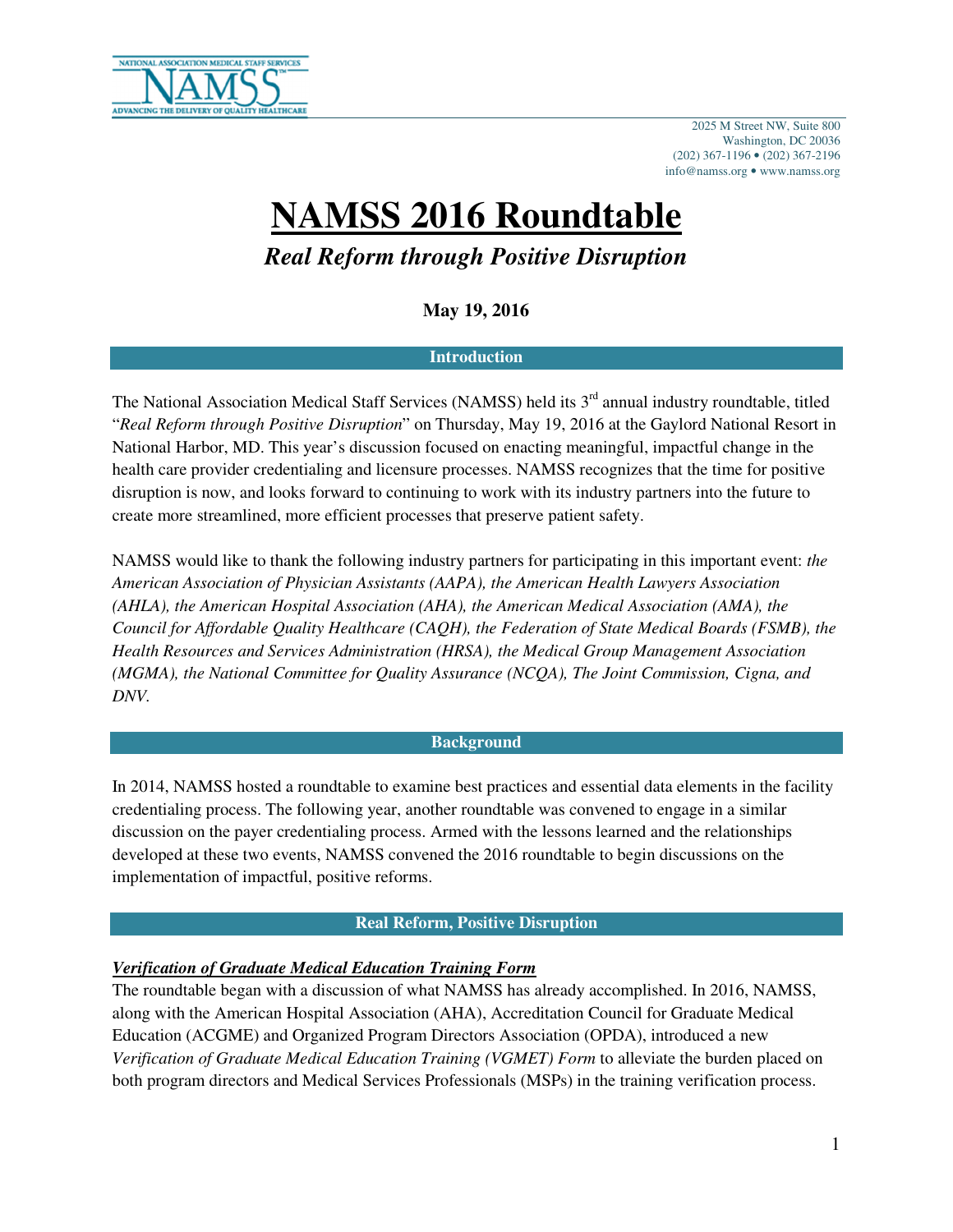Over time, facilities and organizations developed their own unique forms for obtaining verification of internship, residency, and fellowship training for credentialing purposes - creating an inefficient system that presents challenges for both training program directors and medical services professionals. The lack of uniformity in the system slows the credentialing and onboarding system, and creates extra work for all involved. The new *VGMET Form* helps to standardize this process. Roundtable participants reviewed the document and discussed strategies for its widespread adoption and implementation. Some of the potential reforms discussed were:

- 1. Adoption of electronic format for collection and storage of VGMET information
- 2. Modification of the form to accommodate the needs of medical boards in the licensure process

## *Model Credentialing Application*

Also in 2016, a task force of dedicated NAMSS volunteers developed a *Model Credentialing Application* based on best practices from applications across the nation and the essential data elements for facility and payer credentialing identified at the 2014 and 2015 NAMSS roundtables.

The *Model Credentialing Application* is intended to eliminate duplication and redundancy in the credentialing and licensure processes. Currently, the credentialing landscape is scattered with disparate applications used by facilities, managed care organizations, states and others. Again, roundtable participants were given an opportunity to review the document and were invited to provide feedback on both its content and implementation. The potential reforms Roundtable participants offered were:

- 1. Adjustment of the focus from the creation of an application to the development of a data dictionary for essential data elements
- 2. Identification of minimum common standard data elements across accrediting bodies and state applications, and the elimination of extraneous data elements not germane to provider credentialing and licensing
- 3. Creation of a repository for the collection of static data

# *Recredentialing & Reappointment Cycle*

Moving forward, NAMSS also proposed reforms to the recredentialing and reappointment cycle, as well as the criminal background check process. Currently, there is little standardization across accrediting bodies regarding the length of the credentialing appointment and the reappointment/recredentialing cycle - creating additional unnecessary work for everyone involved in the credentialing process. This includes Administrators, volunteer physician leaders, and even volunteer Governing Board members. Roundtable participants discussed multiple potential reforms in this area, including:

- 1. Review of accrediting body standards to identify conflicting or contradictory standards
- 2. Alignment of the standards for length of appointment and recredentialing cycle across accrediting bodies
- 3. Establishment of a provider-specific date for recredentialing cycle (i.e. date of hire, date of birth, etc.)